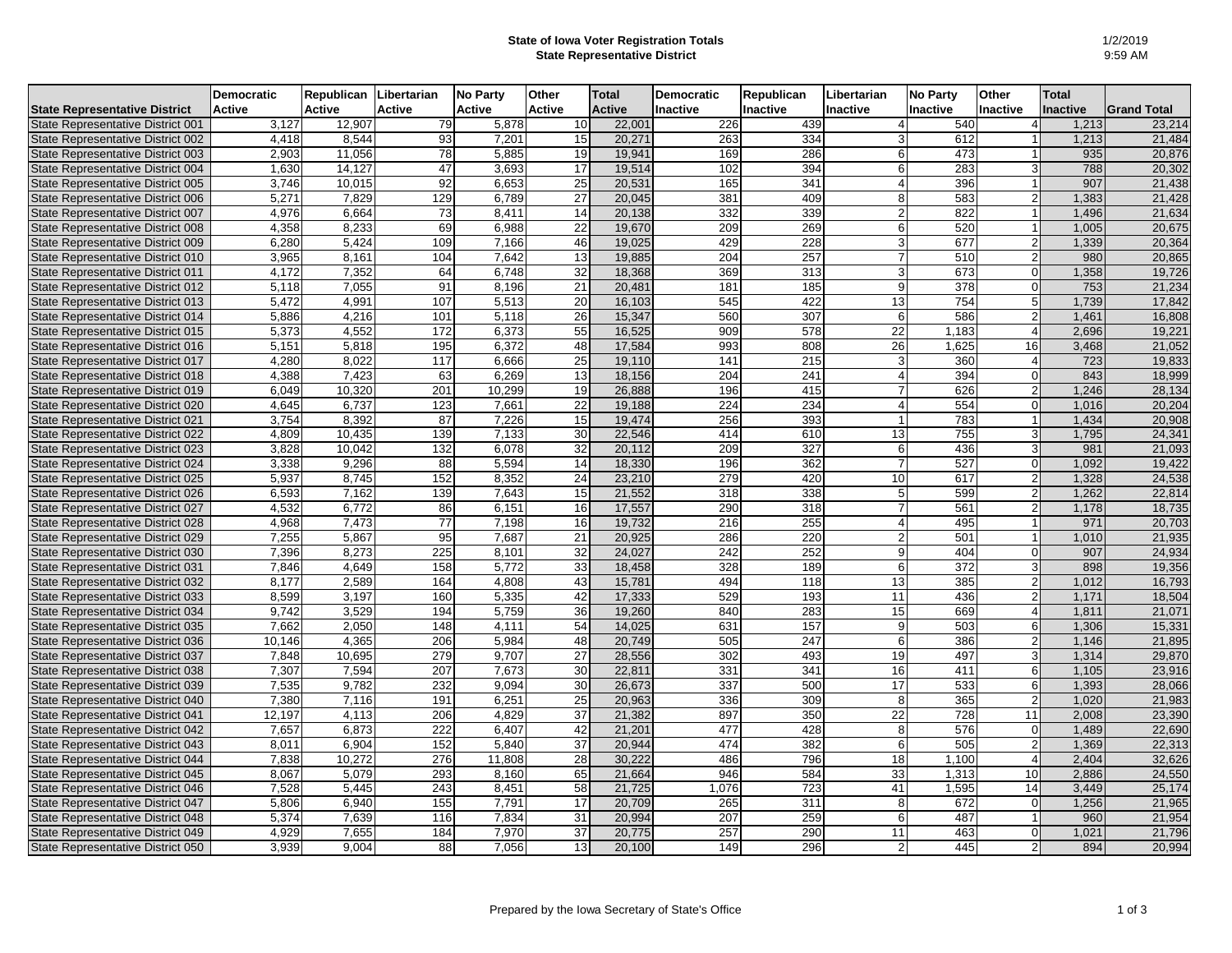## **State of Iowa Voter Registration Totals State Representative District**

|                                          | Democratic    | Republican    | Libertarian   | <b>No Party</b> | <b>Other</b>  | <b>Total</b>  | <b>Democratic</b> | <b>Republican</b> | Libertarian     | <b>No Party</b> | Other           | <b>Total</b>    |                    |
|------------------------------------------|---------------|---------------|---------------|-----------------|---------------|---------------|-------------------|-------------------|-----------------|-----------------|-----------------|-----------------|--------------------|
| State Representative District            | <b>Active</b> | <b>Active</b> | <b>Active</b> | <b>Active</b>   | <b>Active</b> | <b>Active</b> | Inactive          | Inactive          | <b>Inactive</b> | Inactive        | <b>Inactive</b> | <b>Inactive</b> | <b>Grand Total</b> |
| State Representative District 051        | 4,897         | 6,539         | 67            | 8,246           | 9I            | 19,758        | 281               | 234               | 2               | 633             | $\Omega$        | 1,150           | 20,908             |
| State Representative District 052        | 5,581         | 5,468         | 57            | 8,740           | 23            | 19,869        | 325               | 235               | 8 <sup>1</sup>  | 663             |                 | 1,232           | 21,101             |
| State Representative District 053        | 6,422         | 4,572         | 63            | 8,780           | 19            | 19,856        | 358               | 240               |                 | 714             |                 | 1,319           | 21,175             |
| State Representative District 054        | 3,994         | 8,382         | 84            | 7,459           | 11            | 19,930        | 185               | 266               |                 | 459             |                 | 911             | 20,841             |
| State Representative District 055        | 5,894         | 6,540         | 62            | 7,261           | 28            | 19,785        | 381               | 209               |                 | 607             |                 | 1,208           | 20,993             |
| State Representative District 056        | 4,781         | 7,268         | 72            | 7,217           | 16            | 19,354        | 306               | 270               |                 | 583             |                 | 1,165           | 20,519             |
| State Representative District 057        | 7,936         | 6,731         | 109           | 8,443           | 19            | 23,238        | 184               | 201               |                 | 368             |                 | 755             | 23,993             |
| State Representative District 058        | 6,694         | 5,304         | 47            | 9,371           | 11            | 21,427        | 249               | 181               |                 | 567             |                 | 1,003           | 22,430             |
| State Representative District 059        | 6,538         | 5,324         | 200           | 8,036           | 33            | 20,131        | 594               | 442               | 18              | ,025            |                 | 2,084           | 22,215             |
| State Representative District 060        | 6,812         | 7,187         | 152           | 7,933           | 34            | 22,118        | 477               | 478               | 10              | 679             |                 | 1,649           | 23,767             |
| State Representative District 061        | 7,056         | 3,947         | 148           | 6,433           | 42            | 17,626        | $\overline{573}$  | 220               | 13              | 564             |                 | 1,375           | 19,001             |
| State Representative District 062        | 8,278         | 2,506         | 151           | 5,775           | 45            | 16,755        | 659               | 163               | 6               | 553             | ΩI              | 1,381           | 18,136             |
| State Representative District 063        | 5,109         | 6,613         | 119           | 9,153           | 11            | 21,005        | 264               | 248               |                 | 605             |                 | 1,127           | 22,132             |
| State Representative District 064        | 5,191         | 4,682         | 71            | 8,466           | 14            | 18,424        | 216               | 118               | 5               | 567             |                 | 907             | 19,331             |
| State Representative District 065        | 9,141         | 3,995         | 214           | 6,221           | 57            | 19,628        | 645               | 247               | 19              | 636             |                 | 1,553           | 21,181             |
| State Representative District 066        | 7,560         | 5,567         | 180           | 7,204           | 48            | 20,559        | 466               | 279               | 14              | 519             |                 | 1,282           | 21,841             |
| State Representative District 067        | 6,666         | 7,270         | 202           | 8,468           | 34            | 22,640        | $\overline{322}$  | 399               | 11              | 593             | 21              | 1,327           | 23,967             |
| State Representative District 068        | 7,159         | 6,240         | 212           | 8,527           | 45            | 22,183        | 354               | 305               | 17              | 555             |                 | 1,235           | 23,418             |
| State Representative District 069        | 7,746         | 4,298         | 220           | 7,796           | 57            | 20,117        | 539               | 231               | 15              | 646             |                 | 1,435           | 21,552             |
| State Representative District 070        | 8,330         | 4,744         | 216           | 7,503           | 39            | 20,832        | 486               | 253               | 13              | 560             |                 | 1,317           | 22,149             |
| State Representative District 071        | 5,608         | 4,824         | 105           | 6,052           | 28            | 16,617        | 364               | 244               | $\overline{7}$  | 614             | ΩI              | 1,229           | 17,846             |
| <b>State Representative District 072</b> | 5,096         | 6,531         | 91            | 8,290           | 18            | 20,026        | 218               | 183               | 3               | 499             |                 | 903             | 20,929             |
| State Representative District 073        | 6,547         | 6,267         | 111           | 8,080           | 26            | 21,031        | 240               | 193               | 6               | 419             |                 | 863             | 21,894             |
| State Representative District 074        | 10,199        | 3,857         | 158           | 6,458           | 40            | 20,712        | 1,177             | 439               | 21              | 978             | 9I              | 2,624           | 23,336             |
| State Representative District 075        | 4,669         | 6,779         | 102           | 8,747           | 19            | 20,316        | 223               | 214               | 6               | 500             |                 | 945             | 21,261             |
| State Representative District 076        | 6,078         | 6,845         | 110           | 8,638           | 23            | 21,694        | 763               | 260               | $\overline{7}$  | 847             |                 | 1,881           | 23,575             |
| State Representative District 077        | 8,810         | 5,891         | 176           | 8,998           | 30            | 23,905        | 692               | 571               | 17              | 912             |                 | 2,196           | 26,101             |
| State Representative District 078        | 4,663         | 7,589         | 111           | 7,060           | 26            | 19,449        | 243               | 275               | 5               | 546             |                 | 1,070           | 20,519             |
| State Representative District 079        | 3,360         | 10,237        | 120           | 6,153           | 15            | 19,885        | 363               | 503               | 8               | 680             |                 | 1,555           | 21,440             |
| State Representative District 080        | 5,178         | 7,248         | 83            | 6,589           | 18            | 19,116        | 326               | 316               | 7               | 687             | 21              | 1,338           | 20,454             |
| State Representative District 081        | 6,963         | 4,406         | 57            | 5,604           | 26            | 17,056        | 512               | 272               | $\overline{2}$  | 726             |                 | 1,513           | 18,569             |
| State Representative District 082        | 6,580         | 6,426         | 101           | 5,782           | 38            | 18,927        | 425               | 267               | 13              | 614             | 12              | 1,331           | 20,258             |
| State Representative District 083        | 7,577         | 3,601         | 108           | 6,718           | 19            | 18,023        | 555               | 261               | 10              | 907             |                 | 1,735           | 19,758             |
| State Representative District 084        | 4,312         | 7,228         | 89            | 7,209           | 15            | 18,853        | 317               | 345               | 6               | 746             |                 | 1,416           | 20,269             |
| State Representative District 085        | 12,853        | 3,838         | 208           | 7,526           | 60            | 24,485        | 2,392             | 1,130             | 47              | 2,788           | 17              | 6,374           | 30,859             |
| State Representative District 086        | 10,733        | 3,070         | 198           | 6,872           | 59            | 20,932        | 2,014             | 770               | 35              | 2,190           | 17              | 5,026           | 25,958             |
| State Representative District 087        | 8,094         | 4,296         | 120           | 6,619           | 34            | 19,163        | 686               | 294               | 9               | 859             | 5 <sup>1</sup>  | 1,853           | 21,016             |
| State Representative District 088        | 5,534         | 6,382         | 75            | 7,510           | 18            | 19,519        | 249               | 238               |                 | 523             | зI              | 1,017           | 20,536             |
| State Representative District 089        | 7,190         | 4,483         | 130           | 8,694           | 40            | 20,537        | 667               | 343               | 10              | 851             | ΔI              | 1,875           | 22,412             |
| State Representative District 090        | 7,259         | 2,830         | 149           | 7,610           | 43            | 17,891        | 1,118             | 354               | 25              | ,298            |                 | 2,802           | 20,693             |
| State Representative District 091        | 5,762         | 5,836         | 81            | 7,514           | 37            | 19,230        | 478               | 345               |                 | 807             | ΟI              | 1,636           | 20,866             |
| State Representative District 092        | 5,827         | 5,973         | 124           | 8,991           | 31            | 20,946        | 484               | 379               | 5 <sub>l</sub>  | 812             |                 | 1,687           | 22,633             |
| State Representative District 093        | 7,133         | 6,080         | 150           | 8,537           | 38            | 21,938        | 738               | 542               | 26              | 1,136           |                 | 2,447           | 24,385             |
| State Representative District 094        | 6,401         | 8,817         | 152           | 10,183          | 20            | 25,573        | 587               | 743               | 19              | 1,037           | ЗI              | 2,389           | 27,962             |
| State Representative District 095        | 6,397         | 6,485         | 145           | 8,591           | 24            | 21,642        | 278               | 213               | 6               | 438             |                 | 936             | 22,578             |
| State Representative District 096        | 4,181         | 6,578         | 66            | 8,203           | 15            | 19,043        | 174               | $\overline{173}$  |                 | 464             |                 | 817             | 19,860             |
| State Representative District 097        | 5,502         | 6,979         | 97            | 9,561           | 22            | 22,161        | 277               | 318               | 3               | 611             |                 | 1,209           | 23,370             |
| State Representative District 098        | 6,165         | 4,116         | 71            | 8,161           | 22            | 18,535        | 497               | 192               | 6               | 810             |                 | 1,512           | 20,047             |
| State Representative District 099        | 9,427         | 5,077         | 160           | 6,993           | 32            | 21,689        | 648               | 354               | 13              | 717             |                 | 1,739           | 23,428             |
| State Representative District 100        | 8,046         | 4,032         | 142           | 6,588           | 40            | 18,848        | 726               | 358               | 12              | 822             | 11              | 1,929           | 20,777             |